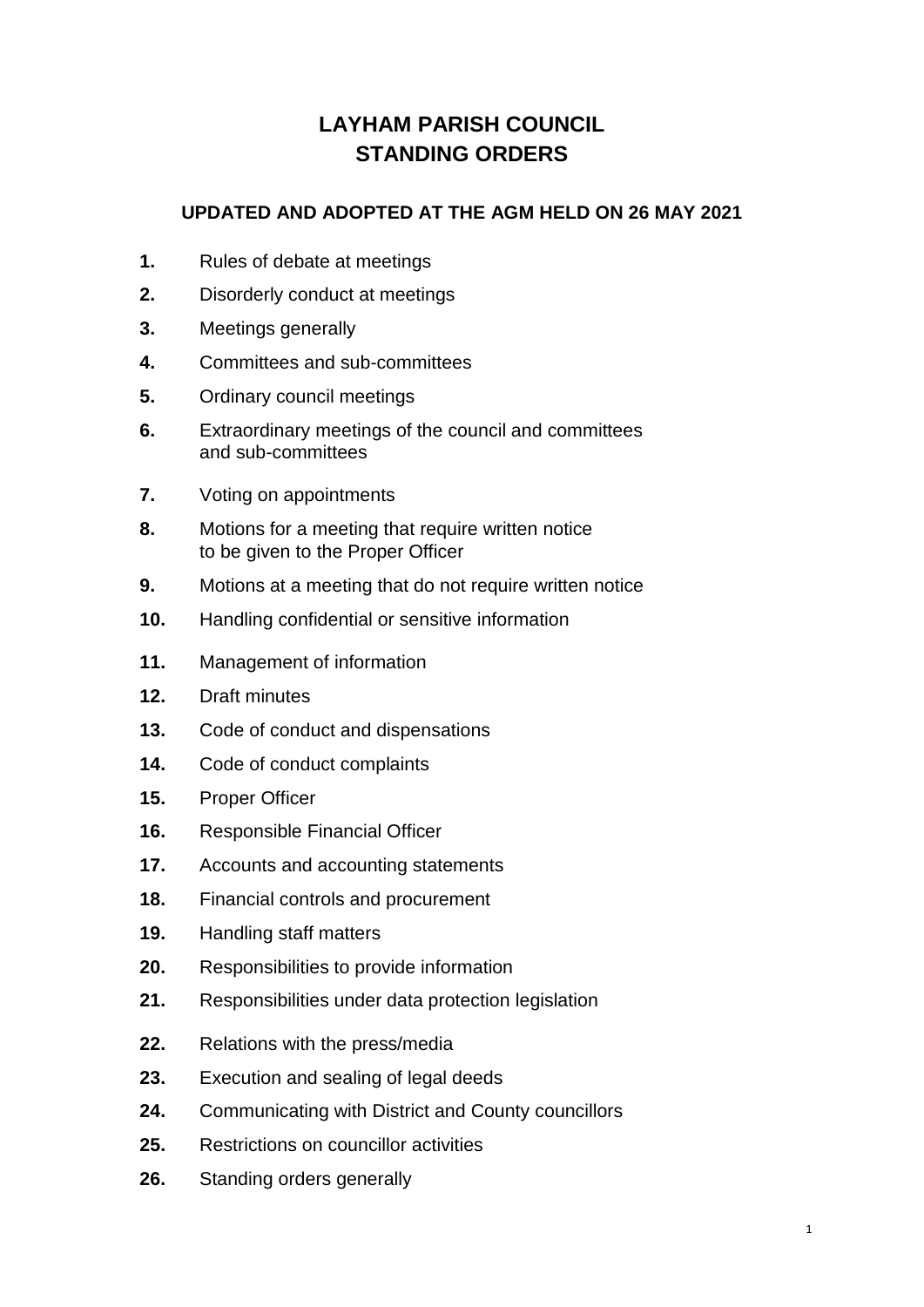### **1 Rules of debate at meetings**

- a Motions on the agenda shall be considered in the order that they appear unless the order is changed at the discretion of the chairman of the meeting.
- b A motion (including an amendment) shall not be progressed unless it has been moved and seconded.
- c A motion on the agenda that is not moved by its proposer may be treated by the chairman of the meeting as withdrawn.
- d If a motion (including an amendment) has been seconded, it may be withdrawn by the proposer only with the consent of the seconder and the meeting.
- e An amendment is a proposal to remove or add words to a motion. It shall not negate the motion.
- f If an amendment to the original motion is carried, the original motion becomes the substantive motion upon which further amendment(s) may be moved.
- g An amendment shall not be considered unless early verbal notice of it is given at the meeting and, if requested by the chairman of the meeting, is expressed in writing to the chairman.
- h A councillor may move an amendment to his own motion if agreed by the meeting. If a motion has already been seconded, the amendment shall be with the consent of the seconder and the meeting.
- i If there is more than one amendment to an original or substantive motion, the amendments shall be moved in the order directed by the chairman.
- j Subject to standing order 1(k) below, only one amendment shall be moved and debated at a time, the order of which shall be directed by the chairman of the meeting.
- k One or more amendments may be discussed together if the chairman of the meeting considers this expedient but each amendment shall be voted upon separately.
- l A councillor may not move more than one amendment to an original or substantive motion.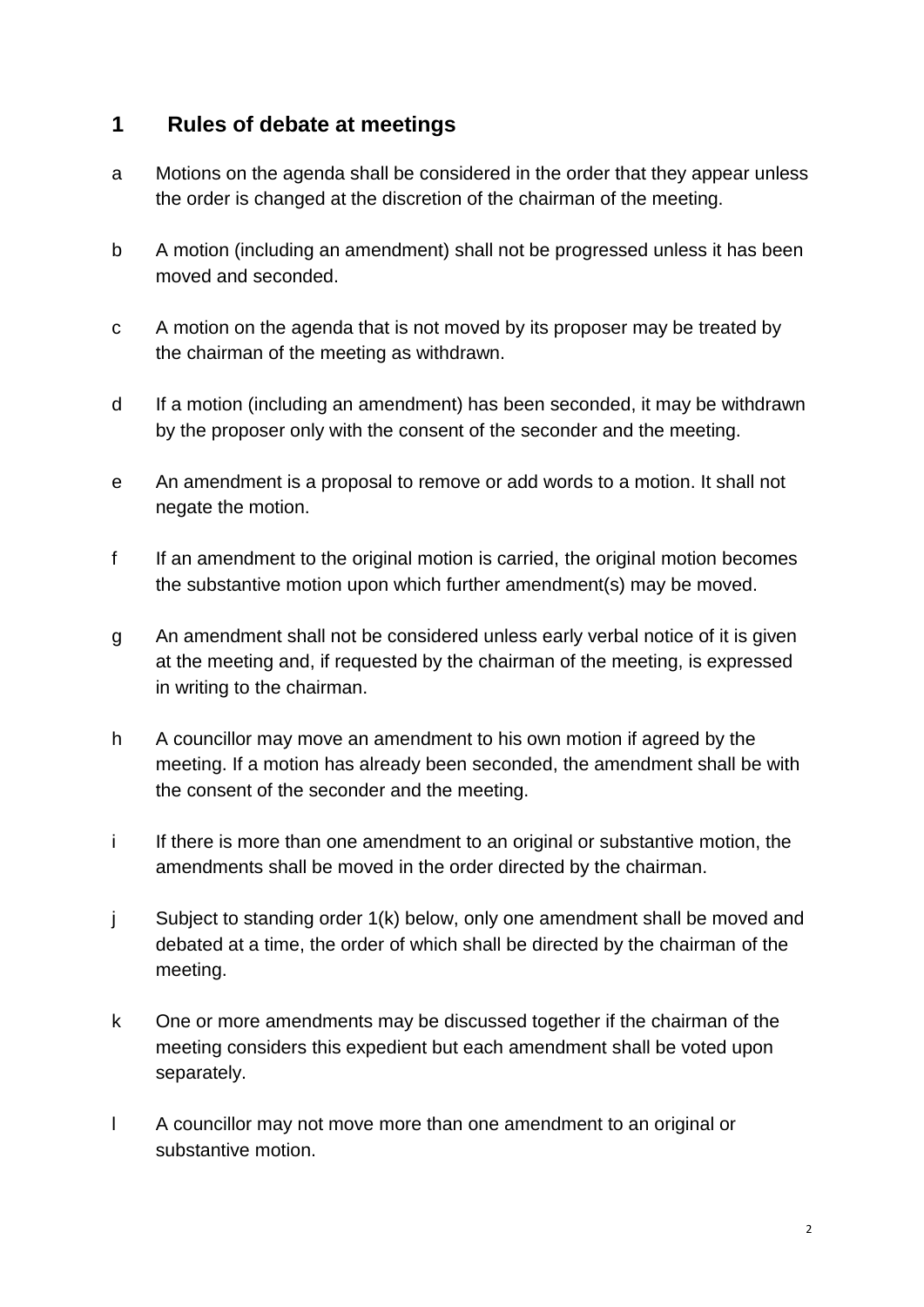- m The mover of an amendment has no right of reply at the end of debate on it.
- n Where a series of amendments to an original motion are carried, the mover of the original motion shall have a right of reply either at the end of debate of the first amendment or at the very end of debate on the final substantive motion immediately before it is put to the vote.
- o Unless permitted by the chairman of the meeting, a councillor may speak once in the debate on a motion except:
	- i. to speak on an amendment moved by another councillor;
	- ii. to move or speak on another amendment if the motion has been amended since he last spoke;
	- iii. to make a point of order;
	- iv. to give a personal explanation; or
	- v. in exercise of a right of reply.
- p During the debate of a motion, a councillor may interrupt only on a point of order or a personal explanation and the councillor who was interrupted shall stop speaking. A councillor raising a point of order shall identify the standing order which he considers has been breached or specify the other irregularity in the proceedings of the meeting he is concerned by.
- q A point of order shall be decided by the chairman of the meeting and his decision shall be final.
- r When a motion is under debate, no other motion shall be moved except:
	- i. to amend the motion;
	- ii. to proceed to the next business;
	- iii. to adjourn the debate;
	- iv. to put the motion to a vote;
	- v. to ask a person to be no longer heard or to leave the meeting;
	- vi. to refer a motion to a committee or sub-committee for consideration;
	- vii. to exclude the public and press;
	- viii. to adjourn the meeting; or
	- ix. to suspend particular standing order(s) excepting those which reflect mandatory statutory requirements.
- s Before an original or substantive motion is put to the vote, the chairman of the meeting shall be satisfied that the motion has been sufficiently debated and that the mover of the motion under debate has exercised or waived his right of reply.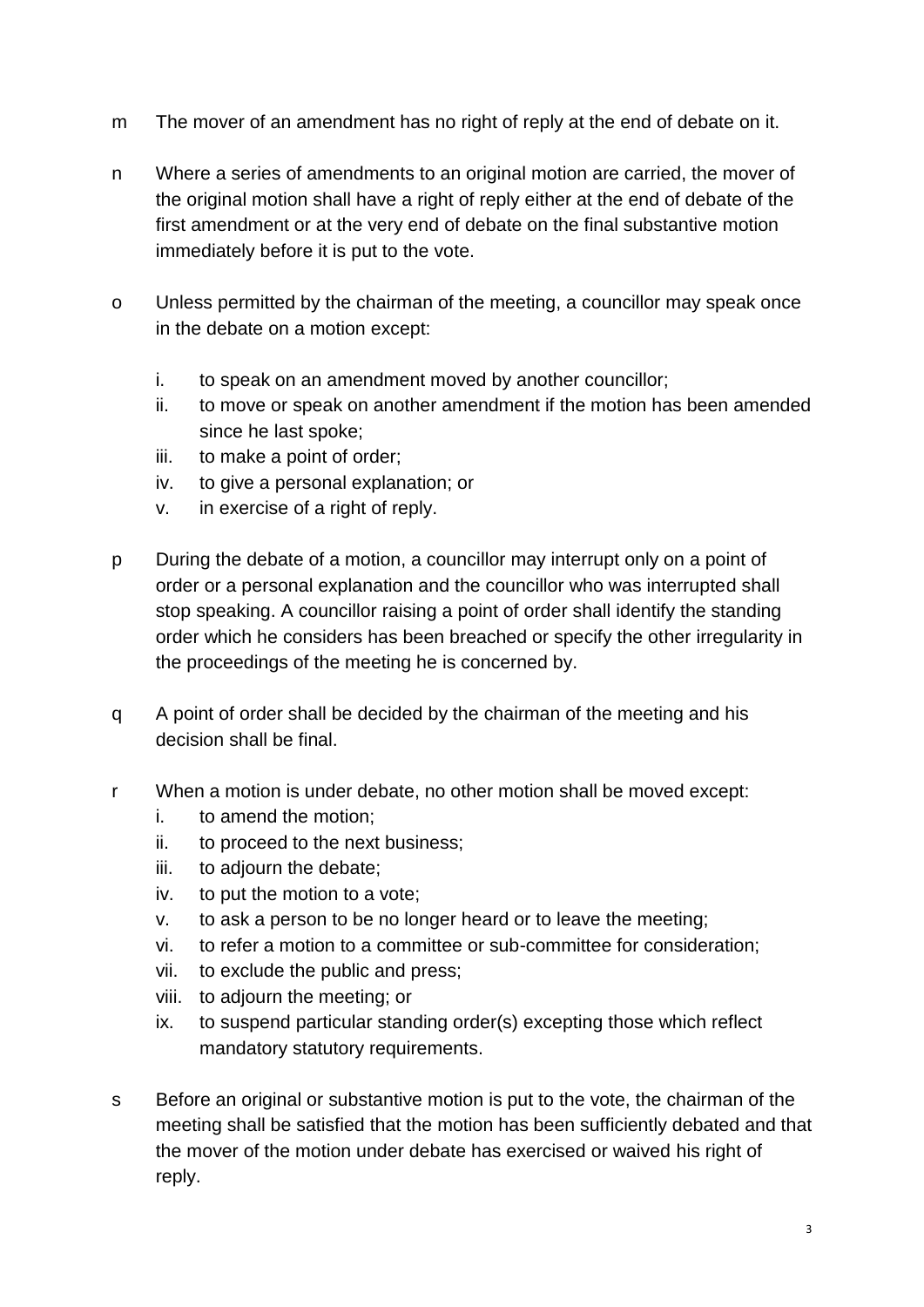t Excluding motions moved under standing order 1(r) above, the contributions or speeches by a councillor shall relate only to the motion under discussion and shall not exceed two minutes without the consent of the chairman of the meeting.

## **2 Disorderly conduct at meetings**

- a No person shall obstruct the transaction of business at a meeting or behave offensively or improperly. If this standing order is ignored, the chairman of the meeting shall request such person(s) to moderate or improve their conduct.
- b If person(s) disregard the request of the chairman of the meeting to moderate or improve their conduct, any councillor or the chairman of the meeting may move that the person be no longer heard or excluded from the meeting. The motion, if seconded, shall be put to the vote without discussion.
- c If a resolution made under standing order 2(b) above is ignored, the chairman of the meeting may take further reasonable steps to restore order or to progress the meeting. This may include temporarily suspending or closing the meeting.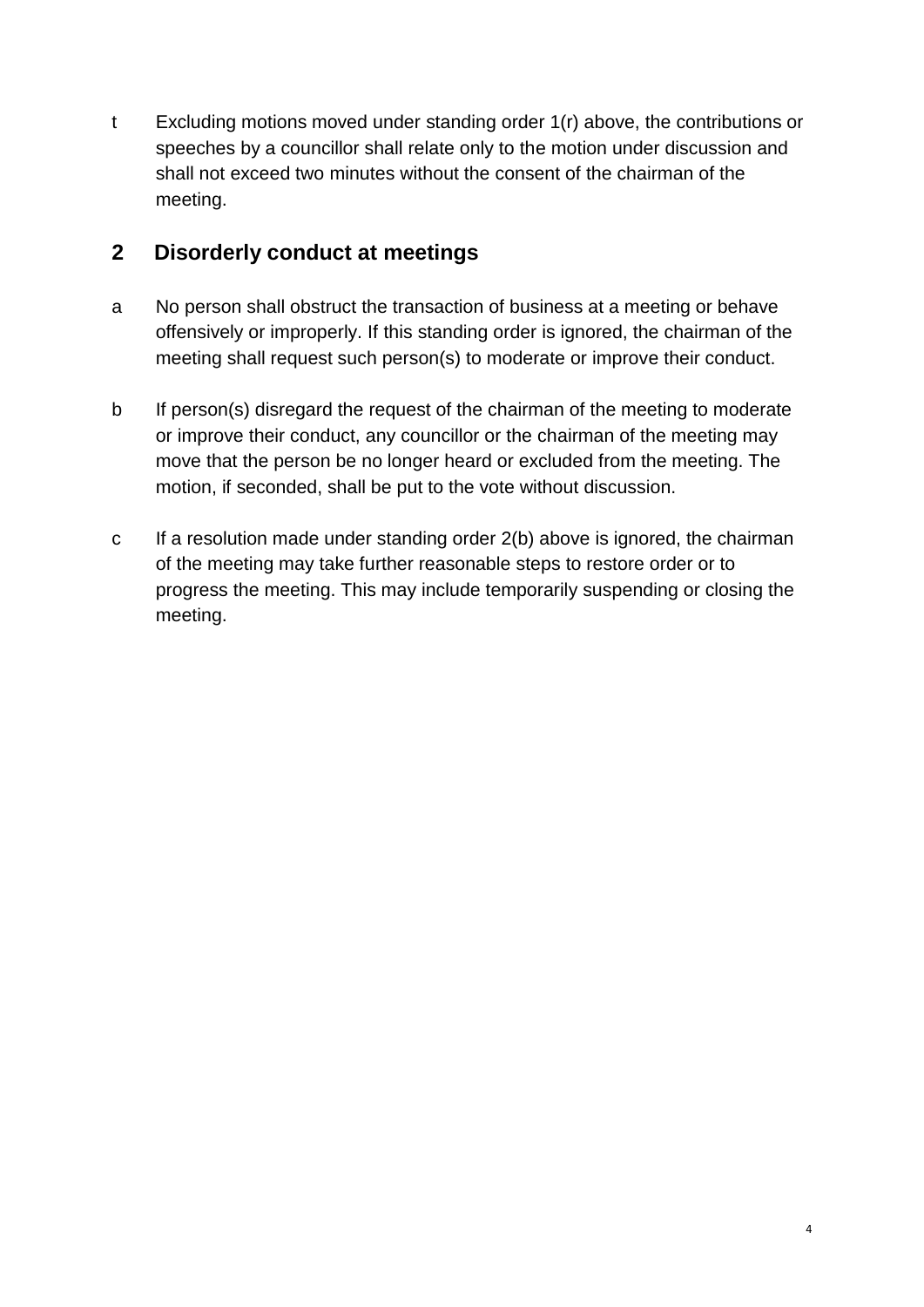#### **3 Meetings generally**

- **a Meetings shall not take place in premises which at the time of the meeting are used for the supply of alcohol, unless no other premises are available free of charge or at a reasonable cost.**
- **b The minimum three clear days for notice of a meeting does not include the day on which notice was issued, the day of the meeting, a Sunday, a day of the Christmas break, a day of the Easter break or of a bank holiday or a day appointed for public thanksgiving or mourning.**
- **c Meetings shall be open to the public unless their presence is prejudicial to the public interest by reason of the confidential nature of the business to be transacted or for other special reasons. The public's exclusion from part or all of a meeting shall be by a resolution which shall give reasons for the public's exclusion.**
- d Members of the public may make representations, answer questions and give evidence at a meeting which they are entitled to attend in respect of the business on the agenda.
- e The period of time designated for public participation at a meeting in accordance with standing order 3(e) above shall not exceed fifteen minutes unless directed by the chairman of the meeting.
- f Subject to standing order 3(f) above, a member of the public shall not speak for more than three minutes.
- g In accordance with standing order 3(e) above, a question shall not require a response at the meeting nor start a debate on the question. The chairman of the meeting may direct that a written or oral response be given.
- h A person shall raise his hand when requesting to speak.
- i A person who speaks at a meeting shall direct his comments to the chairman of the meeting.
- j Only one person is permitted to speak at a time. If more than one person wants to speak, the chairman of the meeting shall direct the order of speaking.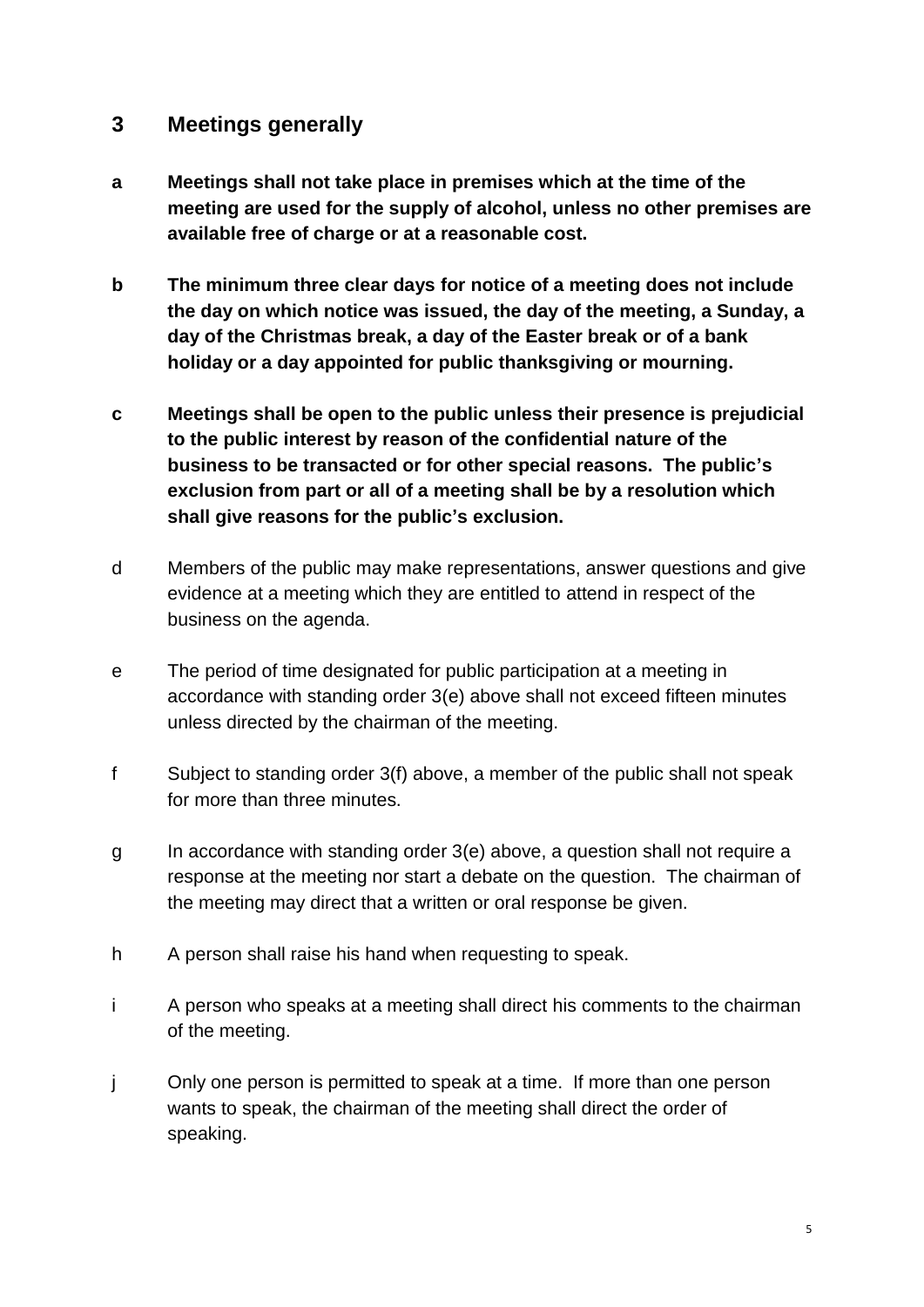- **k Subject to standing order 3(m), a person who attends a meeting is permitted to report on the meeting whilst the meeting is open to the public. To 'report' means to film, photograph, make an audio recording of meeting proceedings, use any other means for enabling persons not present to see or hear the meeting as it takes place or later or to report or to provide oral or written commentary about the meeting so that the report or commentary is available as the meeting takes place or later to persons not present.**
- **l A person present at a meeting may not provide an oral report or oral commentary about a meeting as it takes place without permission.**
- **m The press shall be provided with reasonable facilities for the taking of their report of all or part of a meeting at which they are entitled to be present.**
- **n Subject to standing orders which indicate otherwise, anything authorised or required to be done by, to or before the Chairman of the Council may in his absence be done by, to or before the Vice-Chairman of the Council.**
- **o The Chairman of the Council, if present, shall preside at a meeting. If the Chairman is absent from a meeting, the Vice-Chairman, if present, shall preside. If both the Chairman and the Vice-Chairman are absent from a meeting, a councillor as chosen by the councillors present at the meeting shall preside at the meeting.**
- **p Subject to a meeting being quorate, all questions at a meeting shall be decided by a majority of the councillors or councillors with voting rights present and voting.**
- **q The chairman of a meeting may give an original vote on any matter put to the vote, and in the case of an equality of votes may exercise his casting vote whether or not he gave an original vote.** *See standing orders 5(i) and (j) below for the different rules that apply in the*

*election of the Chairman of the Council at the AGM of the Council.*

**r Unless standing orders provide otherwise, voting on a question shall be by a show of hands. At the request of a councillor, the voting on any question shall be recorded so as to show whether each councillor present and voting gave his vote for or against that question.** Such a request shall be made before moving on to the next item of business on the agenda.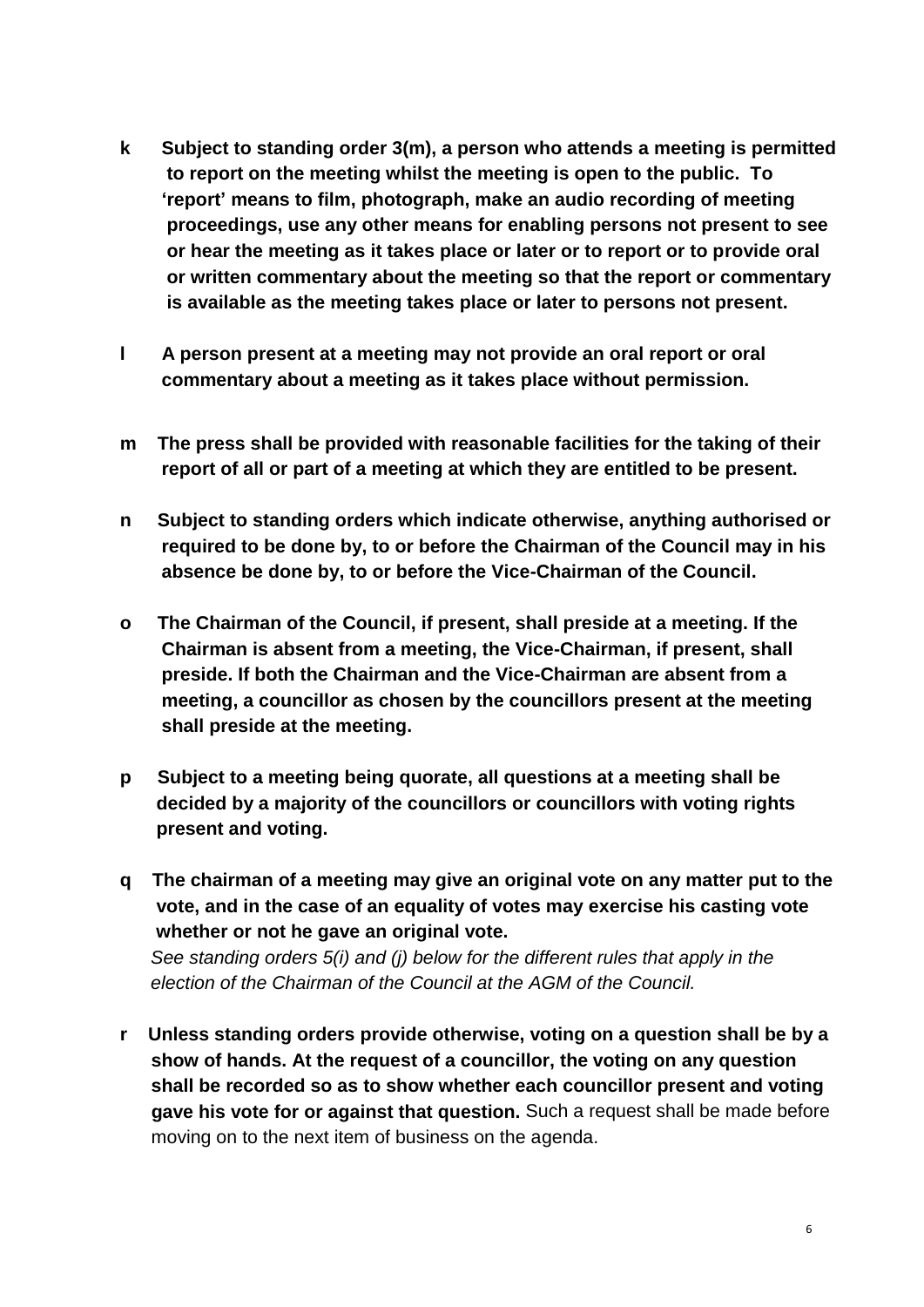- s The minutes of a meeting shall include an accurate record of the following:
	- i. the time and place of the meeting;
	- ii. the names of councillors present and absent;
	- iii. interests that have been declared by councillors and non-councillors with voting rights;
	- iv. the granting of dispensations (if any) to councillors and non-councillors with voting rights;
	- v. whether a councillor or non-councillor with voting rights left the meeting when matters that they held interests in were being considered;
	- vi. if there was a public participation session; and
	- vii. the resolutions made.
- **t A councillor or a non-councillor with voting rights who has a disclosable pecuniary interest or another interest as set out in the council's code of conduct in a matter being considered at a meeting is subject to statutory limitations or restrictions under the code on his right to participate and vote on that matter.**
- **u No business may be transacted at a meeting unless at least one-third of the whole number of members of the council are present and in no case shall the quorum of a meeting be less than three.**

 *See standing order 4d(viii) below for the quorum of a committee or sub committee meeting.* 

- **v If a meeting is or becomes inquorate no business shall be transacted** and the meeting shall be closed. The business on the agenda for the meeting shall be adjourned to another meeting.
- w A meeting shall not exceed a period of two hours.

#### **4 Committees and sub-committees**

- a **Unless the council determines otherwise, a committee may appoint a subcommittee whose terms of reference and members shall be determined by the committee.**
- b **The members of a committee may include non-councillors unless it is a committee which regulates and controls the finances of the council.**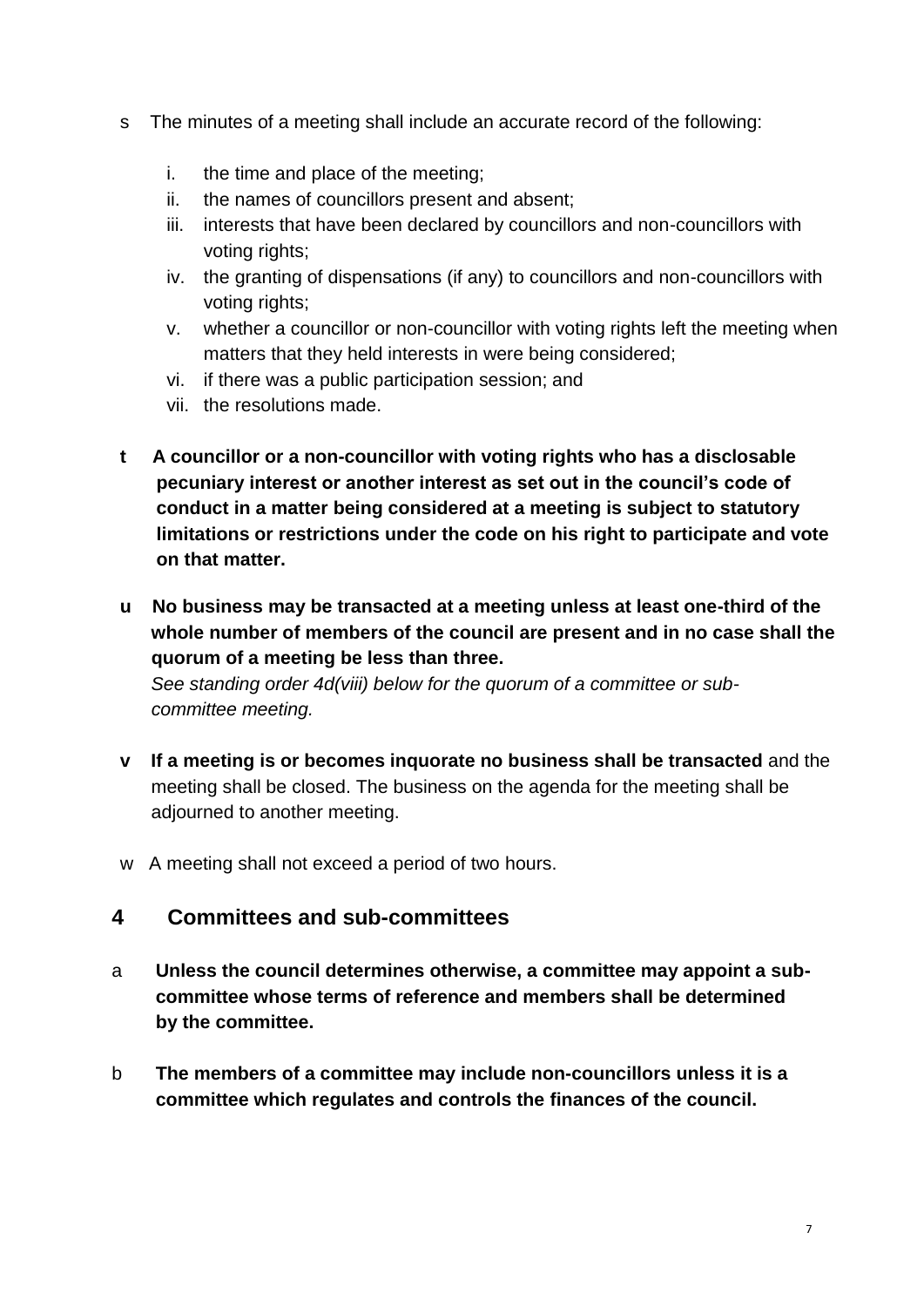- c **Unless the council determines otherwise, all the members of an advisory committee and a sub-committee of the advisory committee may be noncouncillors.**
- d The council may appoint standing committees or other committees as may be necessary, and:
	- i. shall determine their terms of reference;
	- ii. shall determine the number and time of the ordinary meetings of a standing committee up until the date of the next annual meeting of full council;
	- iii. shall permit a committee, other than in respect of the ordinary meetings of a committee, to determine the number and time of its meetings;
	- iv. shall, subject to standing orders 4(b) and (c) above, appoint and determine the terms of office of members of such a committee;
	- v. may, subject to standing orders 4(b) and (c) above, appoint and determine the terms of office of the substitute members to a committee whose role is to replace the ordinary members at a meeting of a committee if the ordinary members of the committee confirm to the Proper Officer five days before the meeting that they are unable to attend;
	- vi. shall, after it has appointed the members of a standing committee, appoint the chairman of the standing committee;
	- vii. shall permit a committee other than a standing committee, to appoint its own chairman at the first meeting of the committee;
	- viii. shall determine the place, notice requirements and quorum for a meeting of a committee and a sub-committee which shall be no less than three;
	- ix. shall determine if the public may participate at a meeting of a committee;
	- x. shall determine if the public and press are permitted to attend the meetings of a sub-committee and also the advance public notice requirements, if any, required for the meetings of a sub-committee;
	- xi. shall determine if the public may participate at a meeting of a subcommittee that they are permitted to attend; and
	- xii. may dissolve a committee.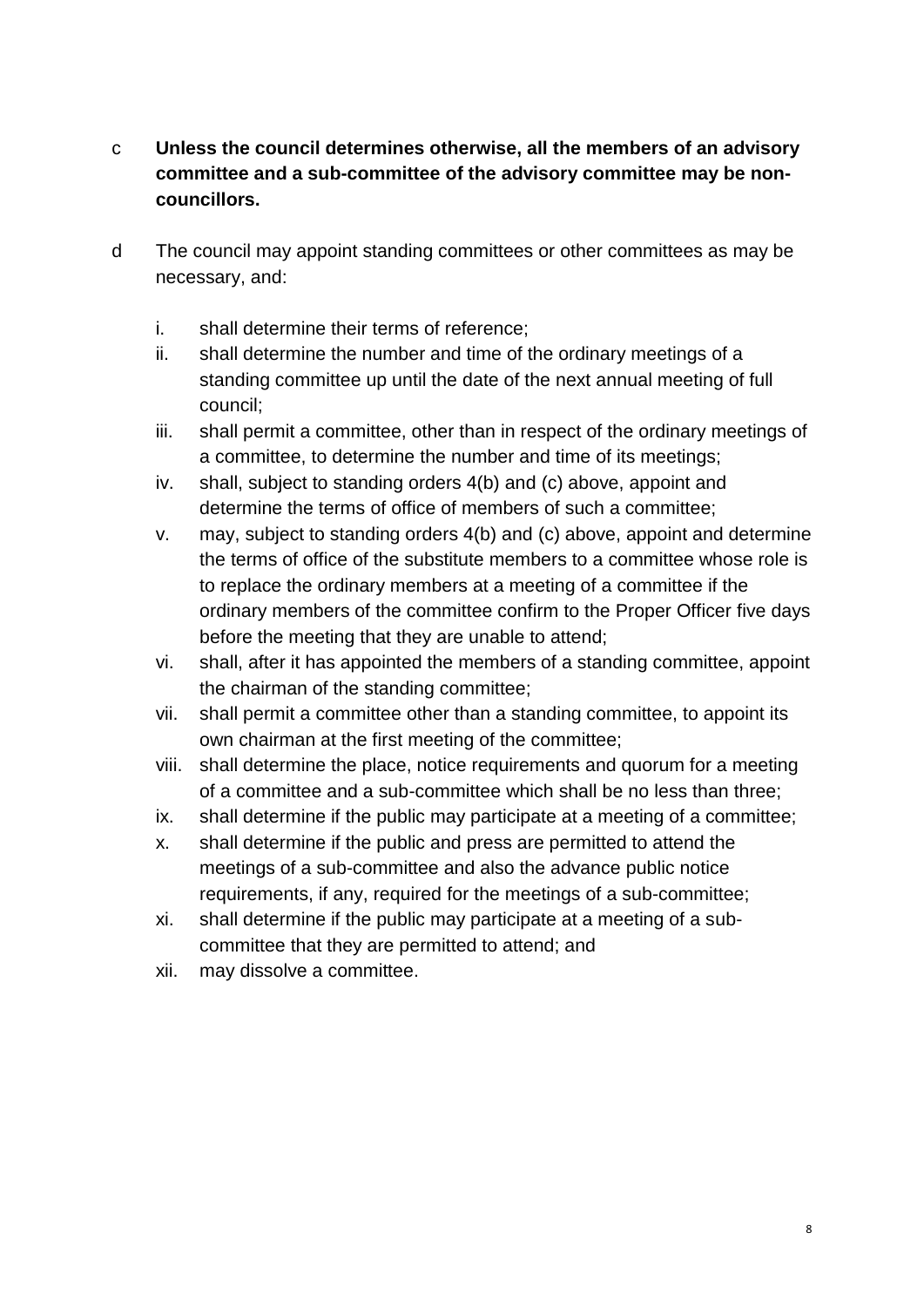- e The council may appoint working groups as may be necessary for short-term projects or tasks:
	- i. there should be a minimum of 3 members;
	- ii. a working group may have non-councillor members;
	- iii. there is no public right to attend;
	- iv. there is no public notice required ie the usual three clear days' notice of meetings does not apply;
	- v. there is no requirement to appoint a chairman (although it may be appropriate for a member with specific knowledge / skills to take the lead);
	- vi. meetings may be held anywhere (eg licensed premises, private homes);
	- vii. formal minutes are not required (although the working group should report regularly to full council);
	- viii. a working group does not have the power to make decisions its role is to inform full council and make recommendations;
	- ix. a decision to appoint a contractor must be made by full council, following a formal proposal being seconded and agreed.

### **5 Ordinary council meetings**

- **a In an election year, the annual meeting of the council shall be held on or within 14 days following the day on which the new councillors elected take office.**
- **b In a year which is not an election year, the annual meeting of a council shall be held on such day in May as the council may direct.**
- c **If no other time is fixed, the annual meeting of the council shall take place at 6pm.**
- d **In addition to the annual meeting of the council, at least three other ordinary meetings shall be held in each year on such dates and times as the council directs.**
- **e The first business conducted at the annual meeting of the council shall be the election of the Chairman and Vice-Chairman (if any) of the Council.**
- **f The Chairman of the Council, unless he has resigned or becomes disqualified, shall continue in office and preside at the annual meeting until his successor is elected at the next annual meeting of the council.**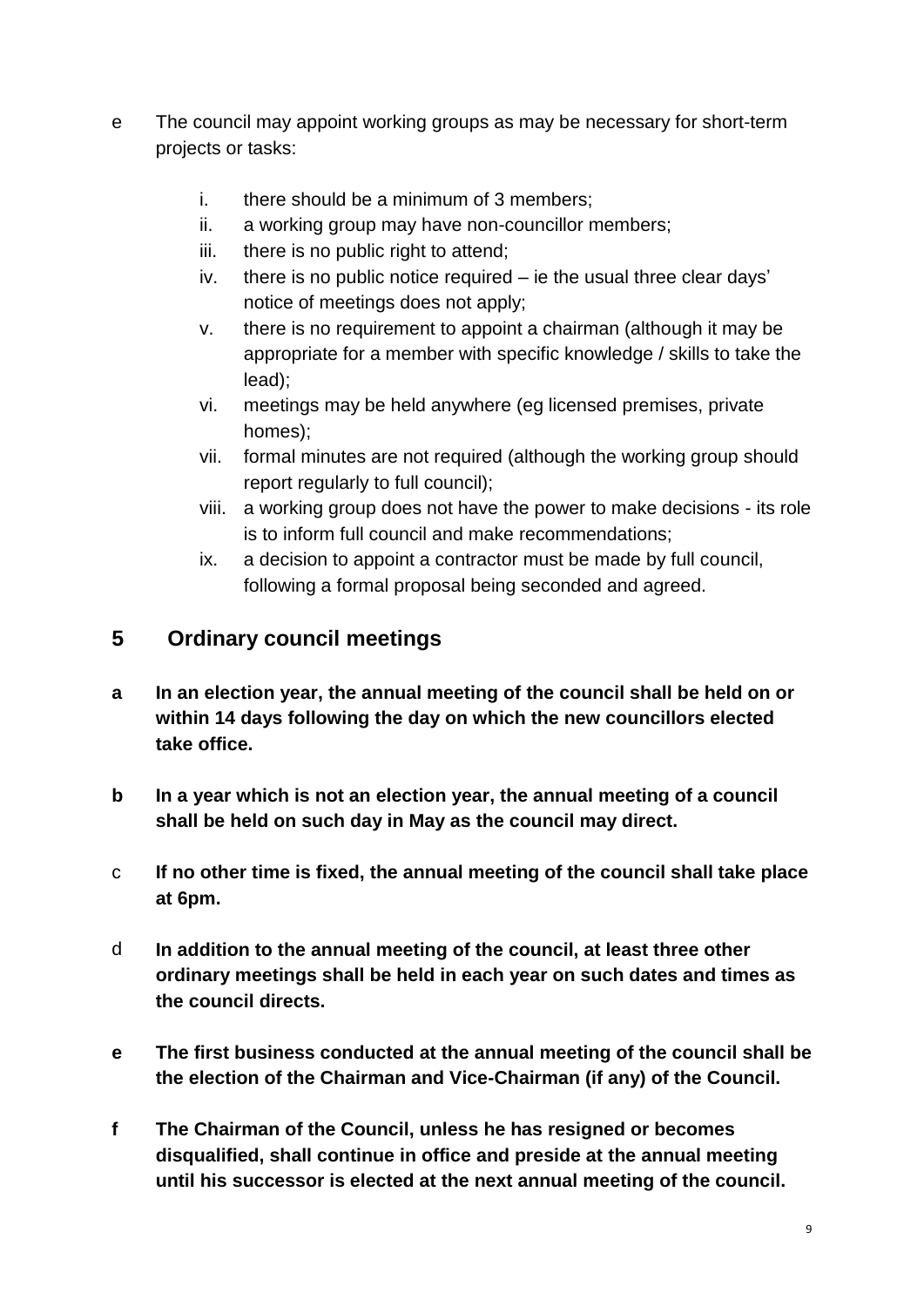- **g The Vice-Chairman of the Council, if any, unless he resigns or becomes disqualified, shall hold office until immediately after the election of the Chairman of the Council at the next annual meeting of the council.**
- **h In an election year, if the current Chairman of the Council has not been reelected as a member of the council, he shall preside at the meeting until a successor Chairman of the Council has been elected. The current Chairman of the Council shall not have an original vote in respect of the election of the new Chairman of the Council but must give a casting vote in the case of an equality of votes.**
- **i In an election year, if the current Chairman of the Council has been reelected as a member of the council, he shall preside at the meeting until a new Chairman of the Council has been elected. He may exercise an original vote in respect of the election of the new Chairman of the Council and must give a casting vote in the case of an equality of votes.**
- j Following the election of the Chairman of the Council and Vice-Chairman (if any) of the Council at the annual meeting of the council, the business of the annual meeting shall include:
	- i. **In an election year, delivery by the Chairman of the Council and councillors of their acceptance of office forms unless the council resolves for this to be done at a later date**. **In a year which is not an election year, delivery by the Chairman of the Council of his acceptance of office form unless the council resolves for this to be done at a later date;**
	- ii. Confirmation of the accuracy of the minutes of the last meeting of the council;
	- iii. Receipt of the minutes of the last meeting of a committee;
	- iv. Consideration of the recommendations made by a committee;
	- v. Review of delegation arrangements to committees, sub-committees, staff and other local authorities;
	- vi. Review of the terms of reference for committees;
	- vii. Appointment of members to existing committees;
	- viii. Appointment of any new committees in accordance with standing order 4 above;
	- ix. Review and adoption of appropriate standing orders and financial regulations;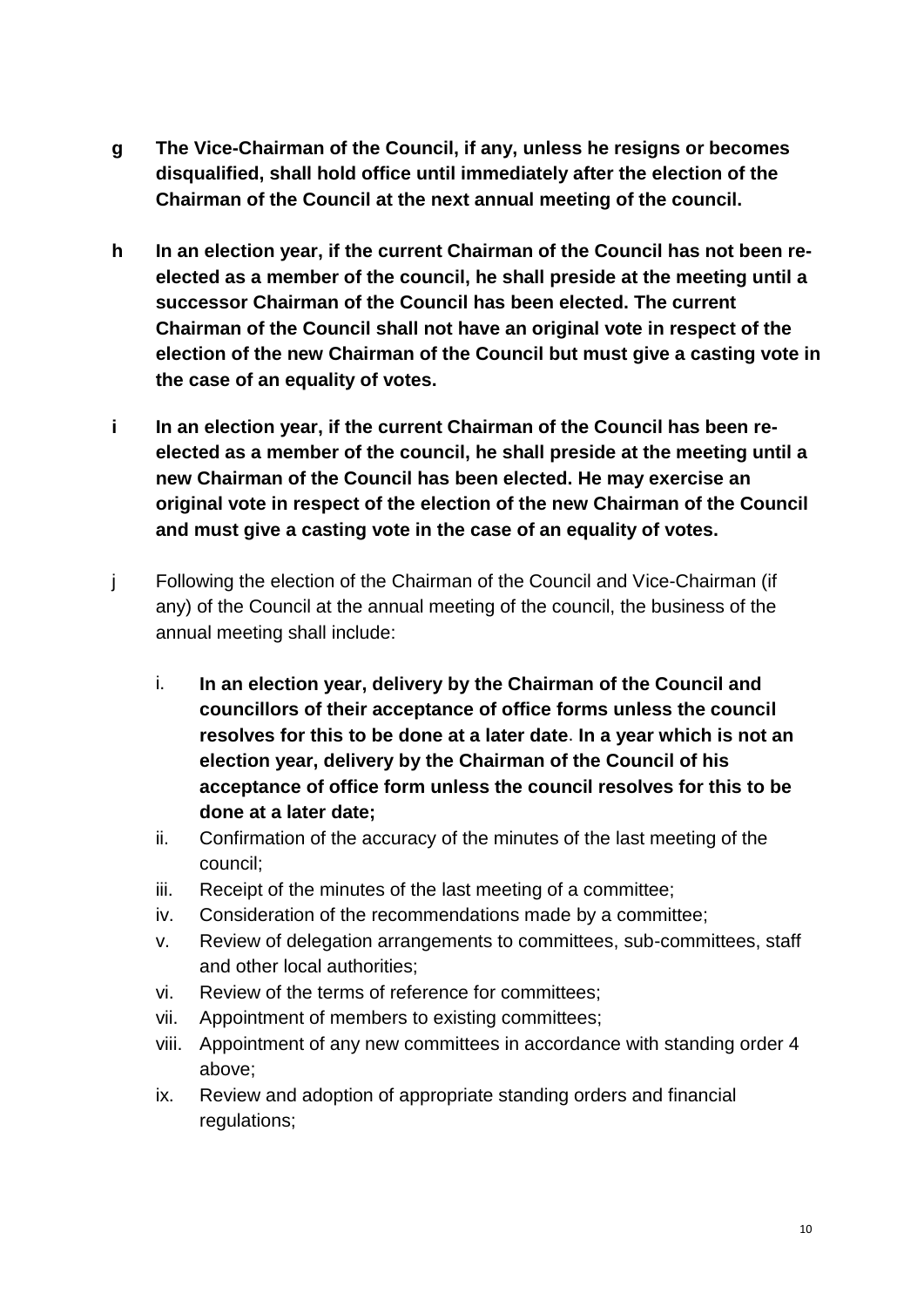- x. Review of arrangements, including any charters and agency agreements, with other local authorities and review of contributions made to expenditure incurred by other local authorities;
- xi. Review of representation on or work with external bodies and arrangements for reporting back;
- xii. In an election year, to make arrangements with a view to the council becoming eligible to exercise the general power of competence in the future;
- xiii. Review of inventory of land and assets including buildings and office equipment;
- xiv. Confirmation of arrangements for insurance cover in respect of all insured risks;
- xv. Review of the council's and/or staff subscriptions to other bodies;
- xvi. Review of the council's complaints procedure;
- xvii. Review of the council's procedures for handling requests made under the freedom of information and data protection legislation; *(see also standing orders 11, 20 & 21)*
- xviii. Review of the council's policy for dealing with the press/media; and
- xix. Determining the time and place of ordinary meetings of the full council up to and including the next annual meeting of full council.

# **6 Extraordinary meetings of the Council**

- **a The Chairman of the Council may convene an extraordinary meeting of the council at any time.**
- b **If the Chairman of the Council does not or refuses to call an extraordinary meeting of the council within seven days of having been requested in writing to do so by two councillors, any two councillors may convene an extraordinary meeting of the council. The public notice giving the time, place and agenda for such a meeting must be signed by the two councillors.**

# **7 Previous resolutions**

- a A resolution shall not be reversed within six months except either by a special motion, which requires written notice by at least two councillors to be given to the Proper Officer in accordance with standing order 9 below, or by a motion moved in pursuance of the recommendation of a committee or a subcommittee.
- b When a motion moved pursuant to standing order 7(a) above has been disposed of, no similar motion may be moved within a further six months.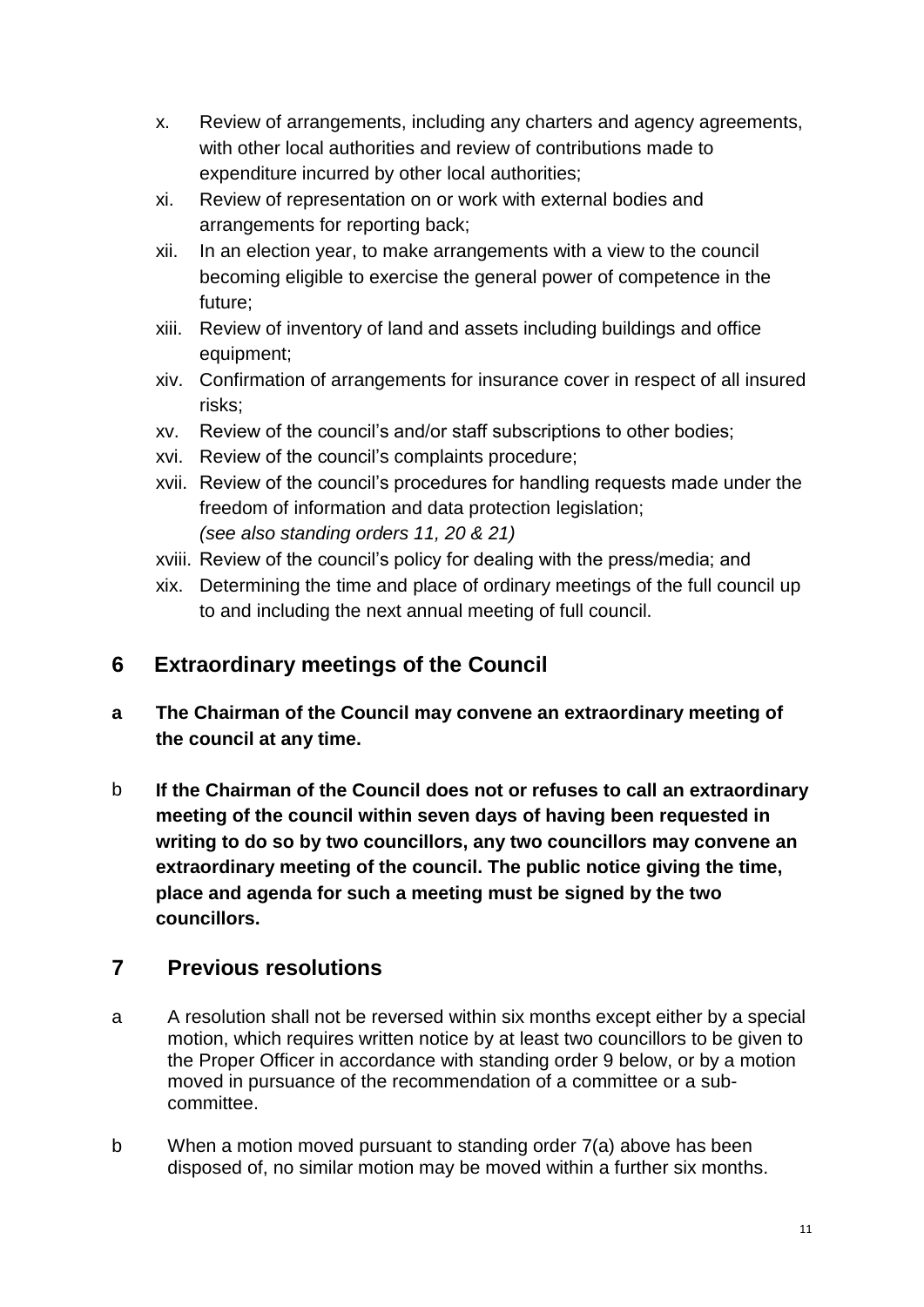# **8 Voting on appointments**

a Where more than two persons have been nominated for a position to be filled by the council and none of those persons has received an absolute majority of votes in their favour, the name of the person having the least number of votes shall be struck off the list and a fresh vote taken. This process shall continue until a majority of votes is given in favour of one person. A tie in votes may be settled by the casting vote exerciseable by the chairman of the meeting.

#### **9 Motions for a meeting that require written notice to be given to the Proper Officer**

- a A motion shall relate to the responsibilities of the meeting which it is tabled for and in any event shall relate to the performance of the council's statutory functions, powers and obligations or an issue which specifically affects the council's area or its residents.
- b No motion may be moved at a meeting unless it is on the agenda and the mover has given written notice of its wording to the Proper Officer at least seven clear days before the meeting. Clear days do not include the day of the notice or the day of the meeting.
- c The Proper Officer may, before including a motion on the agenda received in accordance with standing order 9(b) above, correct obvious grammatical or typographical errors in the wording of the motion.
- d If the Proper Officer considers the wording of a motion received in accordance with standing order 9(b) above is not clear in meaning, the motion shall be rejected until the mover of the motion resubmits it in writing to the Proper Officer so that it can be understood, at least eight days before the meeting.
- e If the wording or subject of a proposed motion is considered improper, the Proper Officer shall consult with the chairman of the forthcoming meeting or, as the case may be, the councillors who have convened the meeting, to consider whether the motion shall be included in the agenda or rejected.
- f Subject to standing order 8(e) above, the decision of the Proper Officer as to whether or not to include the motion on the agenda shall be final.
- g Motions received shall be recorded and numbered in the order that they are received.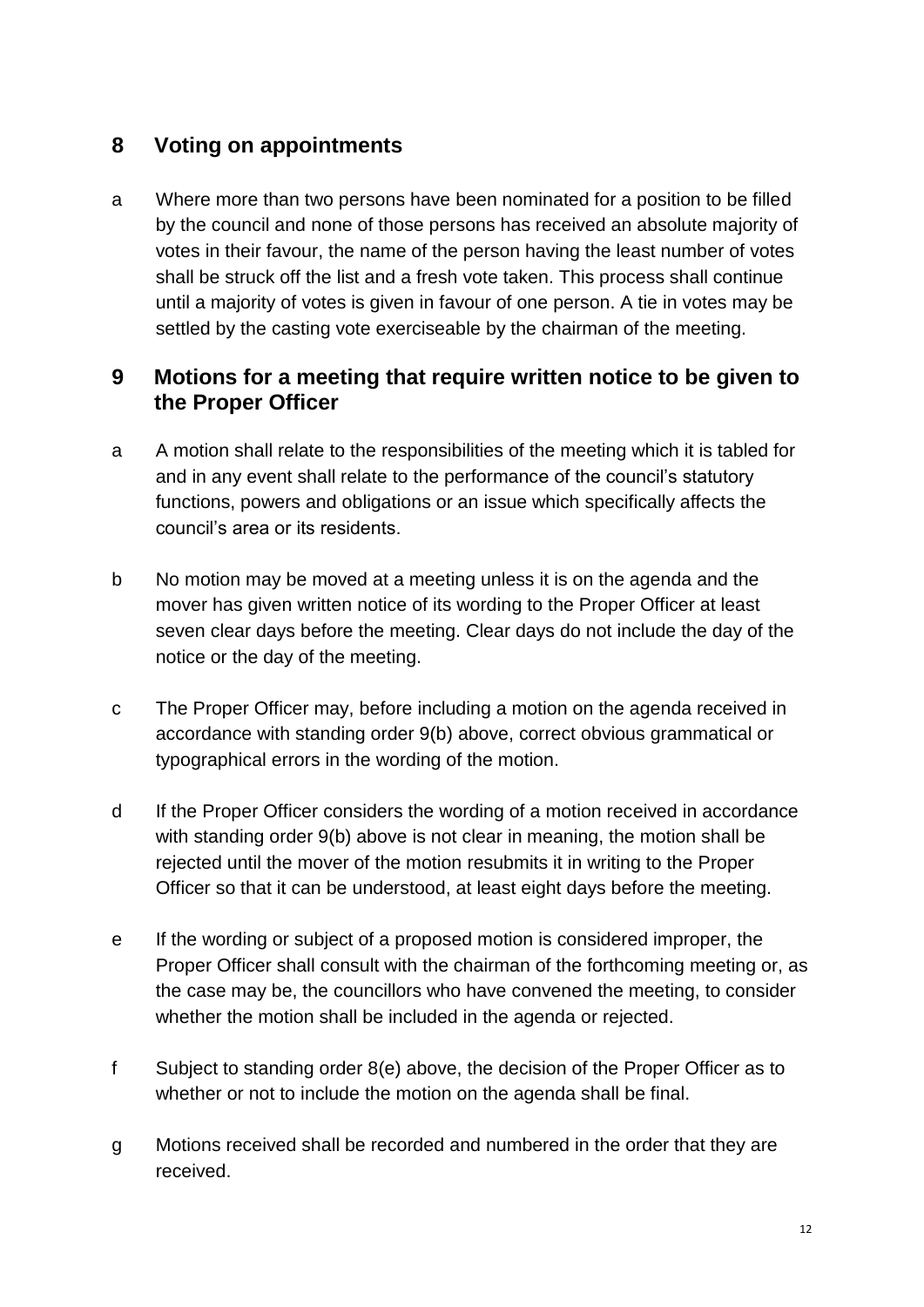h Motions rejected shall be recorded with an explanation by the Proper Officer for their rejection.

## **10 Motions at a meeting that do not require written notice**

- a The following motions may be moved at a meeting without written notice to the Proper Officer:
	- i. to correct an inaccuracy in the draft minutes of a meeting;
	- ii. to move to a vote;
	- iii. to defer consideration of a motion;
	- iv. to refer a motion to a particular committee or sub-committee;
	- v. to appoint a person to preside at a meeting;
	- vi. to change the order of business on the agenda;
	- vii. to proceed to the next business on the agenda;
	- viii. to require a written report;
	- ix. to appoint a committee or sub-committee and their members;
	- x. to extend the time limits for speaking;
	- xi. to exclude the press and public from a meeting in respect of confidential or sensitive information which is prejudicial to the public interest;
	- xii. to not hear further from a councillor or a member of the public;
	- xiii. to exclude a councillor or member of the public for disorderly conduct;
	- xiv. to temporarily suspend the meeting;
	- xv. to suspend a particular standing order (unless it reflects mandatory statutory requirements):
	- xvi. to adjourn the meeting; or
	- xvii. to close a meeting.

#### **11 Management of information**

(see also Standing Order 20)

**a The Council shall have in place and keep under review, technical and organisational measures to keep secure information (including personal data) which it holds in paper and electronic form. Such arrangements shall include deciding who has access to personal data and encryption of personal data.**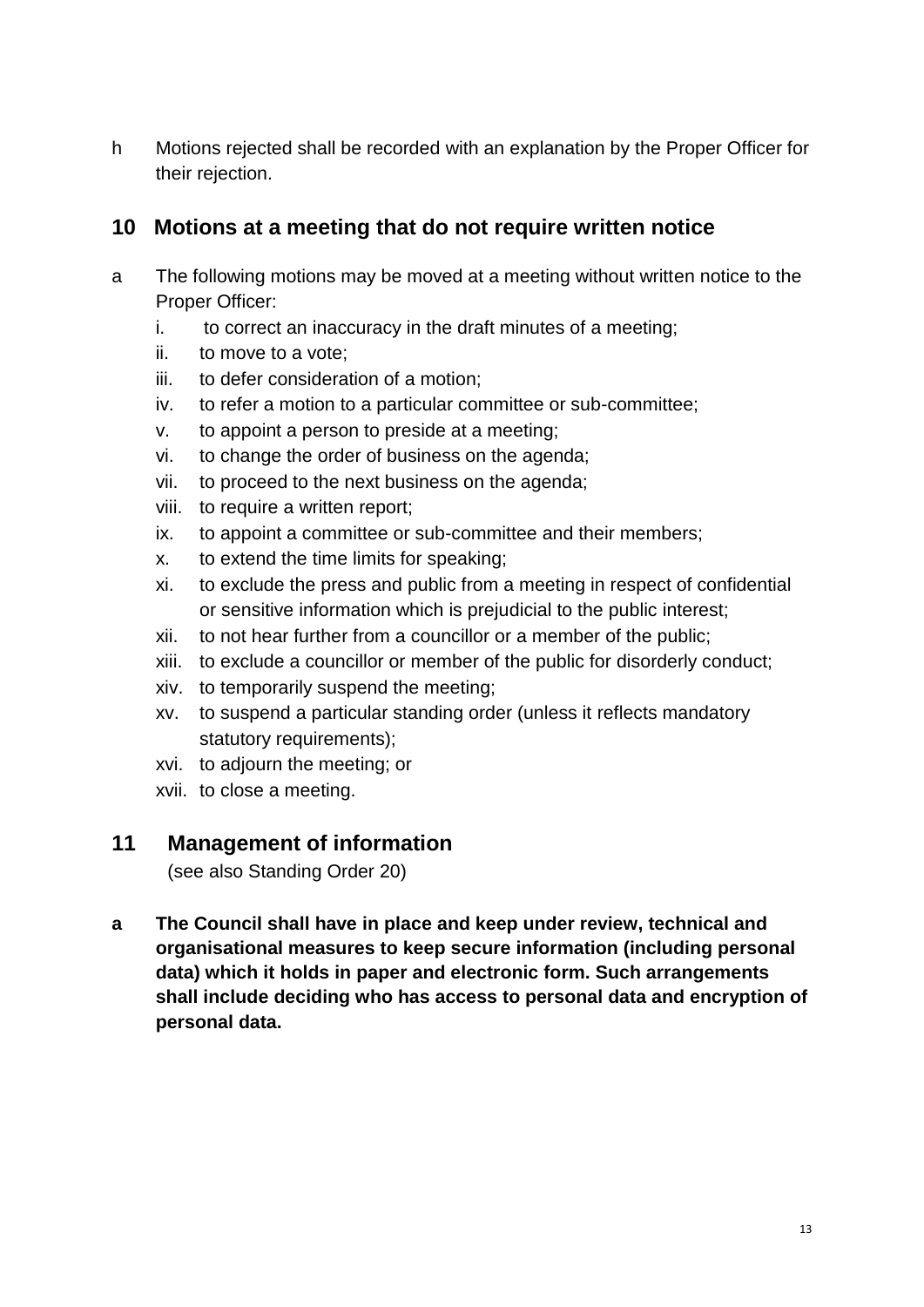- **b The Council shall have in place, and keep under review, policies for the retention and safe destruction of all information (including personal data) which it holds in paper and electronic form. The Council's retention policy shall confirm the period for which information (including personal data) shall be retained or if this is not possible the criteria used to determine that period (e.g. the Limitation Act 1980).**
- **c The agenda, papers that support the agenda and the minutes of a meeting shall not disclose or otherwise undermine confidential information or personal data without legal justification.**
- **d Councillors, staff, the Council's contractors and agents shall not disclose confidential information or personal data without legal justification.**

#### **12 Draft minutes**

- a If the draft minutes of a preceding meeting have been served on councillors with the agenda to attend the meeting at which they are due to be approved for accuracy, they shall be taken as read.
- b There shall be no discussion about the draft minutes of a preceding meeting except in relation to their accuracy. A motion to correct an inaccuracy in the draft minutes shall be moved in accordance with standing order 10(a)(i) above.
- c The accuracy of draft minutes, including any amendment(s) made to them, shall be confirmed by resolution and shall be signed by the chairman of the meeting and stand as an accurate record of the meeting to which the minutes relate.
- d If the chairman of the meeting does not consider the minutes to be an accurate record of the meeting to which they relate, he shall sign the minutes and include a paragraph in the following terms or to the same effect: *"The chairman of this meeting does not believe that the minutes of the meeting of the Parish Council held on [date] in respect of [item] were a correct record but his view was not upheld by the meeting and the minutes are confirmed as an accurate record of the proceedings."*
- e Subject to the publication of draft minutes and following a resolution which confirms the accuracy of the minutes of a meeting, the draft minutes or recordings of the meeting for which approved minutes exist shall be destroyed.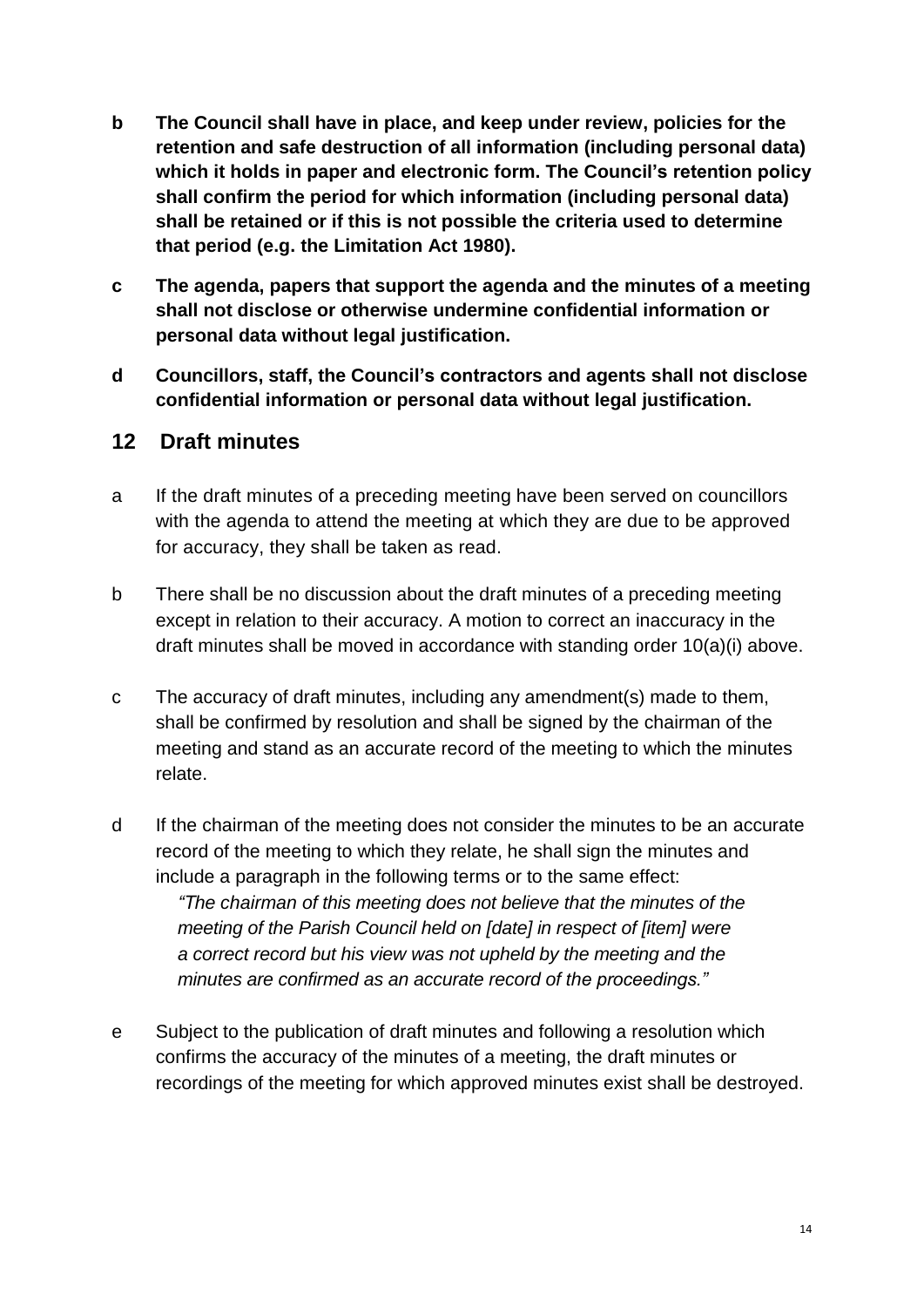### **13 Code of conduct and dispensations**

*See also standing order 3(t) above.* 

- a All councillors and non-councillors with voting rights shall observe the code of conduct adopted by the council.
- b Unless he has been granted a dispensation, a councillor or non-councillor with voting rights shall withdraw from a meeting when it is considering a matter in which he has a disclosable pecuniary interest. He may return to the meeting after it has considered the matter in which he had the interest.
- c Unless he has been granted a dispensation, a councillor or non-councillor with voting rights shall withdraw from a meeting when it is considering a matter in which he has another interest if so required by the council's code of conduct. He may return to the meeting after it has considered the matter in which he had the interest.
- d **Dispensation requests shall be in writing and submitted to the Proper Officer** as soon as possible before the meeting, or failing that, at the start of the meeting for which the dispensation is required.
- e A decision as to whether to grant a dispensation shall be made by the Proper Officer and that decision is final.
- f A dispensation request shall confirm:
	- i. the description and the nature of the disclosable pecuniary interest or other interest to which the request for the dispensation relates;
	- ii. whether the dispensation is required to participate at a meeting in a discussion only or a discussion and a vote;
	- iii. the date of the meeting or the period (not exceeding four years) for which the dispensation is sought; and
	- iv. an explanation as to why the dispensation is sought.
- g Subject to standing orders 13(d) and (f) above, dispensations requests shall be considered by the Proper Officer before the meeting or, if this is not possible, at at the beginning of the meeting of the council for which the dispensation is required.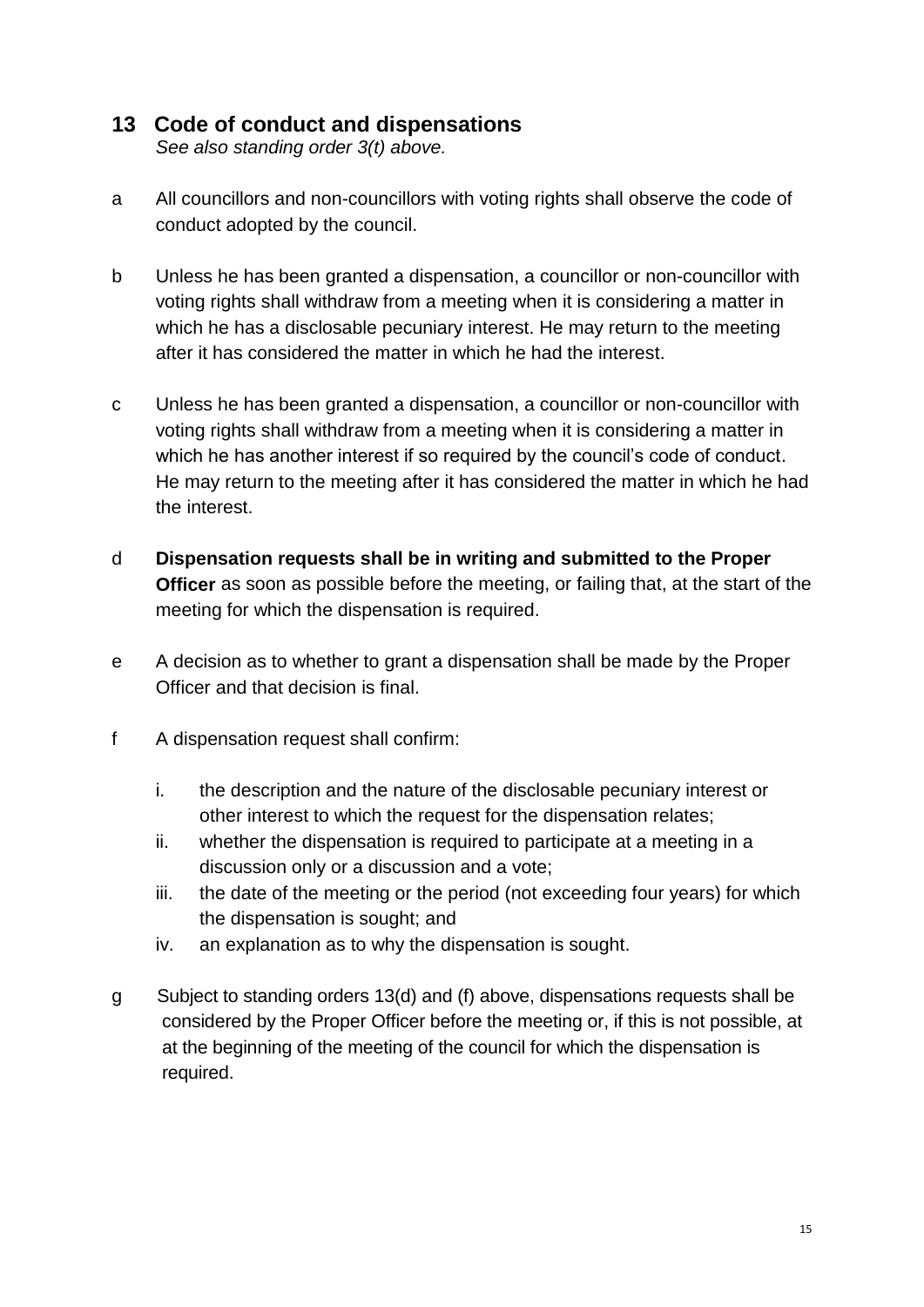- **h A dispensation may be granted in accordance with standing order 13(e) above if having regard to all relevant circumstances the following applies:** 
	- **i. without the dispensation the number of persons prohibited from participating in the particular business would be so great a proportion of the meeting transacting the business as to impede the transaction of the business or**
	- **ii. granting the dispensation is in the interests of persons living in the council's area or**
	- **iii. it is otherwise appropriate to grant a dispensation.**

### **14 Code of conduct complaints**

- a Upon notification by the District or County Council that it is dealing with a complaint that a councillor or non-councillor with voting rights has breached the council's code of conduct, the Proper Officer shall, subject to standing order 11 above, report this to the council.
- b Where the notification in standing order 14(a) above relates to a complaint made by the Proper Officer, the Proper Officer shall notify the Chairman of Council of this fact, and the Chairman shall nominate another staff member to assume the duties of the Proper Officer in relation to the complaint until it has been determined and the council has agreed what action, if any, to take in accordance with standing order 14(d) below.
- c The council may:
	- i. provide information or evidence where such disclosure is necessary to progress an investigation of the complaint or is required by law;
	- ii. seek information relevant to the complaint from the person or body with statutory responsibility for investigation of the matter;
- **d Upon notification by the District or County Council that a councillor or non-councillor with voting rights has breached the council's code of conduct, the council shall consider what, if any, action to take against him. Such action excludes disqualification or suspension from office.**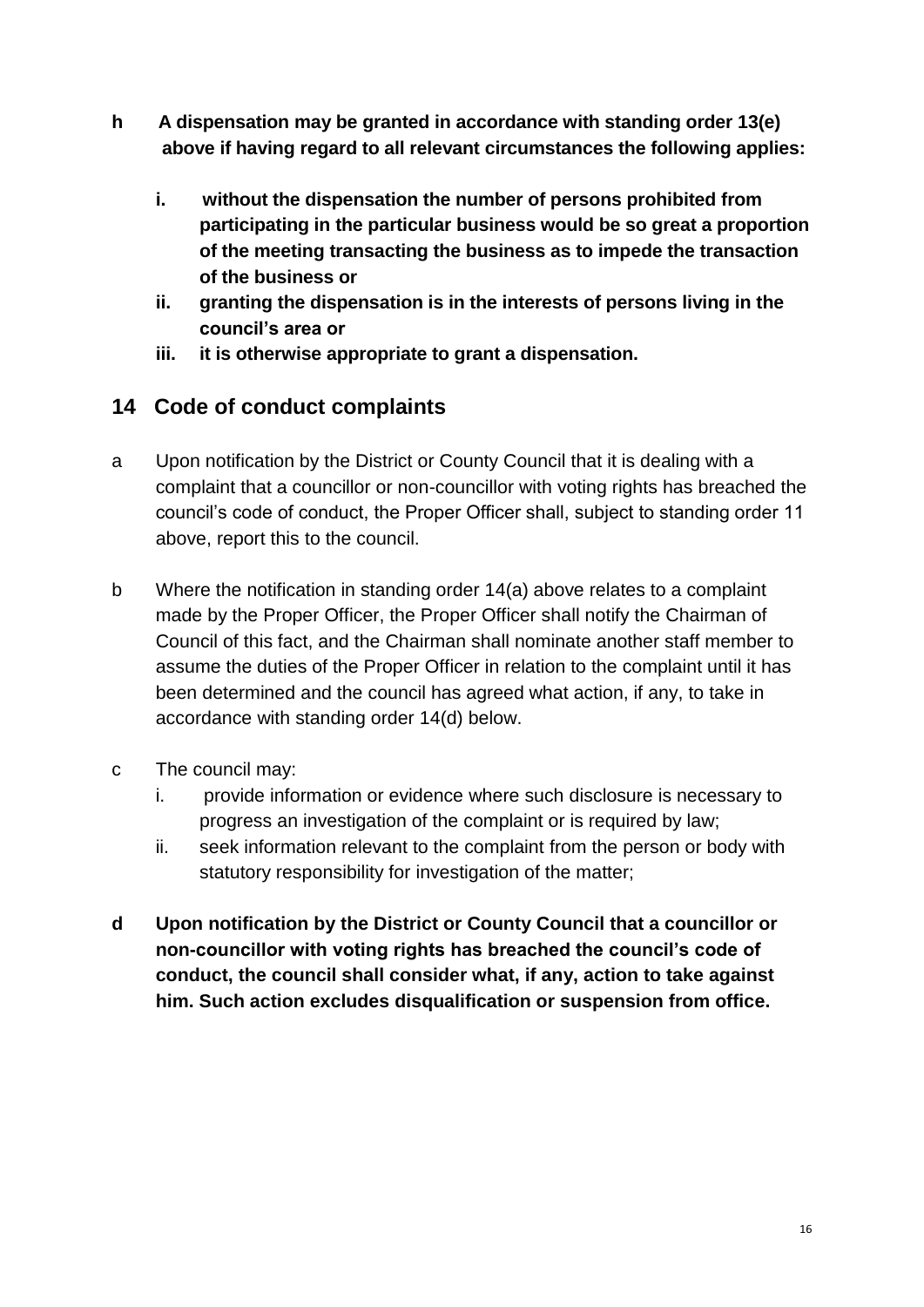# **15 Proper Officer**

- a The Proper Officer shall be either (i) the clerk or (ii) other staff member(s) nominated by the council to undertake the work of the Proper Officer when the Proper Officer is absent.
- b The Proper Officer shall:
	- i. **at least three clear days before a meeting of the council**, serve on councillors a summons, by email, confirming the time, place and the agenda (provided the councillor has consented to service by email and any such email contains the electronic signature and title of the Proper Officer) **and** provide, in a conspicuous place, public notice of the time, place and agenda.

*See standing order 3(b) above for the meaning of clear days for a meeting of a full council and standing order 3(c) above for a meeting of a committee.*

- ii. subject to standing order 9 above, include on the agenda all motions in the order received unless a councillor has given written notice at least five days before the meeting confirming his withdrawal of it;
- iii. **convene a meeting of full council for the election of a new Chairman of the Council, occasioned by a casual vacancy in his office;**
- iv. facilitate inspection of the minute book by local government electors;
- v. **receive and retain copies of byelaws made by other local authorities;**
- vi. retain acceptance of office forms from councillors;
- vii. retain a copy of every councillor's register of interests;
- viii. assist with responding to requests made under freedom of information legislation and rights excercisable under data protection legislation, in accordance with the Council's relevant policies and procedures;
- ix. receive and send general correspondence and notices on behalf of the council except where there is a resolution to the contrary;
- x. manage the organisation, storage of, access to and destruction of information held by the council in paper and electronic form subject to the requirements of data protection and freedom of information legislation and other legitimate requirements (eg the Limitation Act 1980);
- xi. arrange for legal deeds to be executed;
- xii. arrange or manage the prompt authorisation, approval, and instruction regarding any payments to be made by the council in accordance with the council's financial regulations;
- xiii. record every planning application notified to the council and the council's response to the local planning authority in a book for such purpose;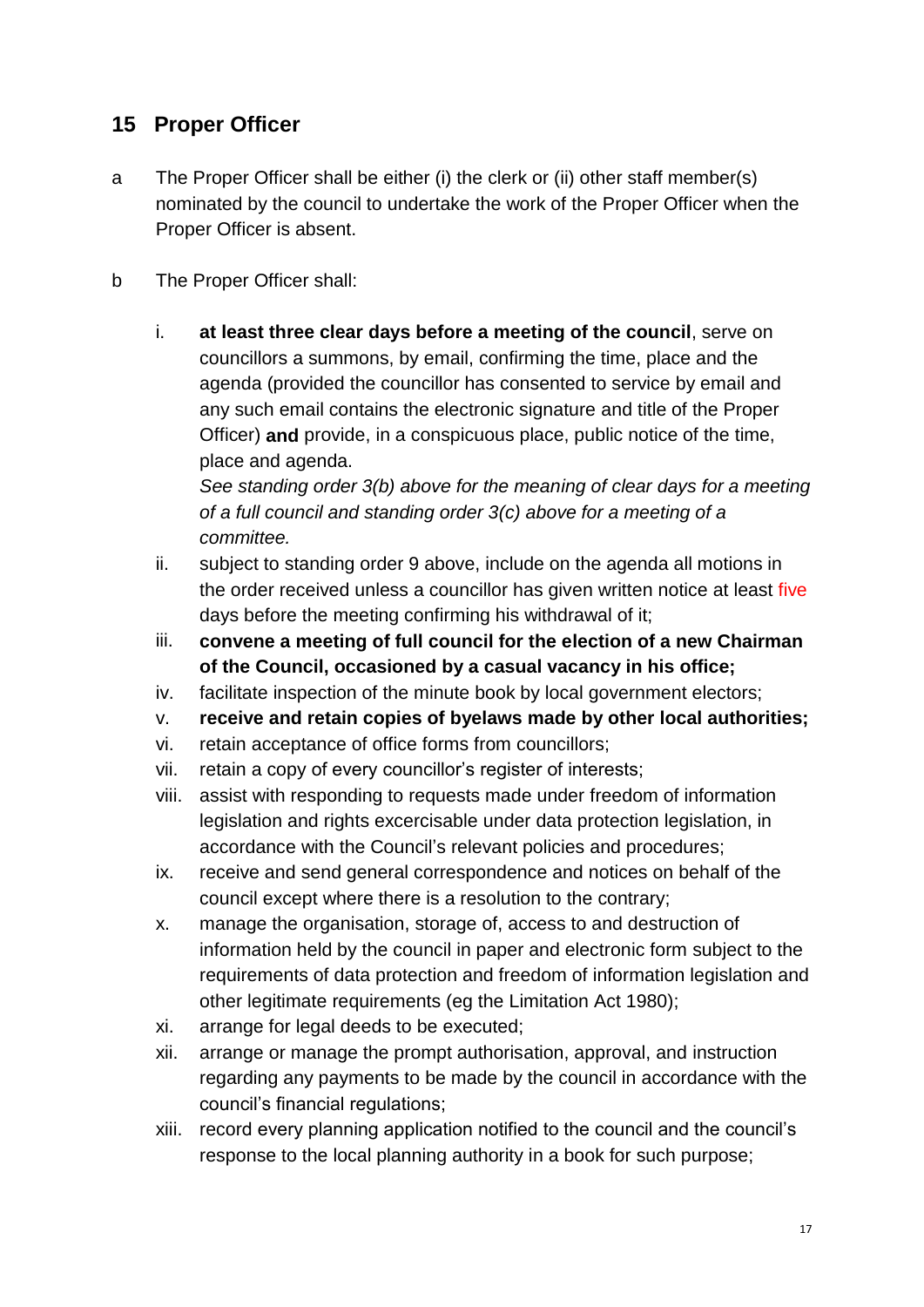- xiv. refer a planning application received by the council to the Chairman or in his absence the Vice-Chairman of the Council within two working days of receipt to facilitate an extraordinary meeting if the nature of a planning application requires consideration before the next ordinary meeting of the council;
- xv. manage access to information about the council via the publication scheme; and
- xvi. retain custody of the seal of the council (if any) which shall not be used without a resolution to that effect.

# **16 Responsible Financial Officer**

a The council shall appoint an appropriate councillor(s) to undertake the work of the Responsible Financial Officer when the Responsible Financial Officer is absent.

## **17 Accounts and accounting statements**

- a "Proper practices" in standing orders refer to the most recent version of Governance and Accountability for Local Councils – a Practitioners' Guide.
- b All payments by the council shall be authorised, approved and paid in accordance with the law, proper practices and the council's financial regulations.
- c The Responsible Finance Officer shall supply to each councillor at each and every full council meeting a statement to summarise:
	- i. The council's receipts and payments for each month;
	- ii. The bank balances held at the end of the preceding month being reported.
- d The Responsible Financial Officer shall supply to each councillor as soon as practicable after 30 June, 30 September and 31 December in each year a statement to summarise:
	- i. the council's receipts and payments for each quarter;
	- ii. the council's aggregate receipts and payments for year to date;
	- iii. the balances held at the end of the quarter being reported and which includes a comparison with the budget for the financial year and highlights any actual or potential overspends.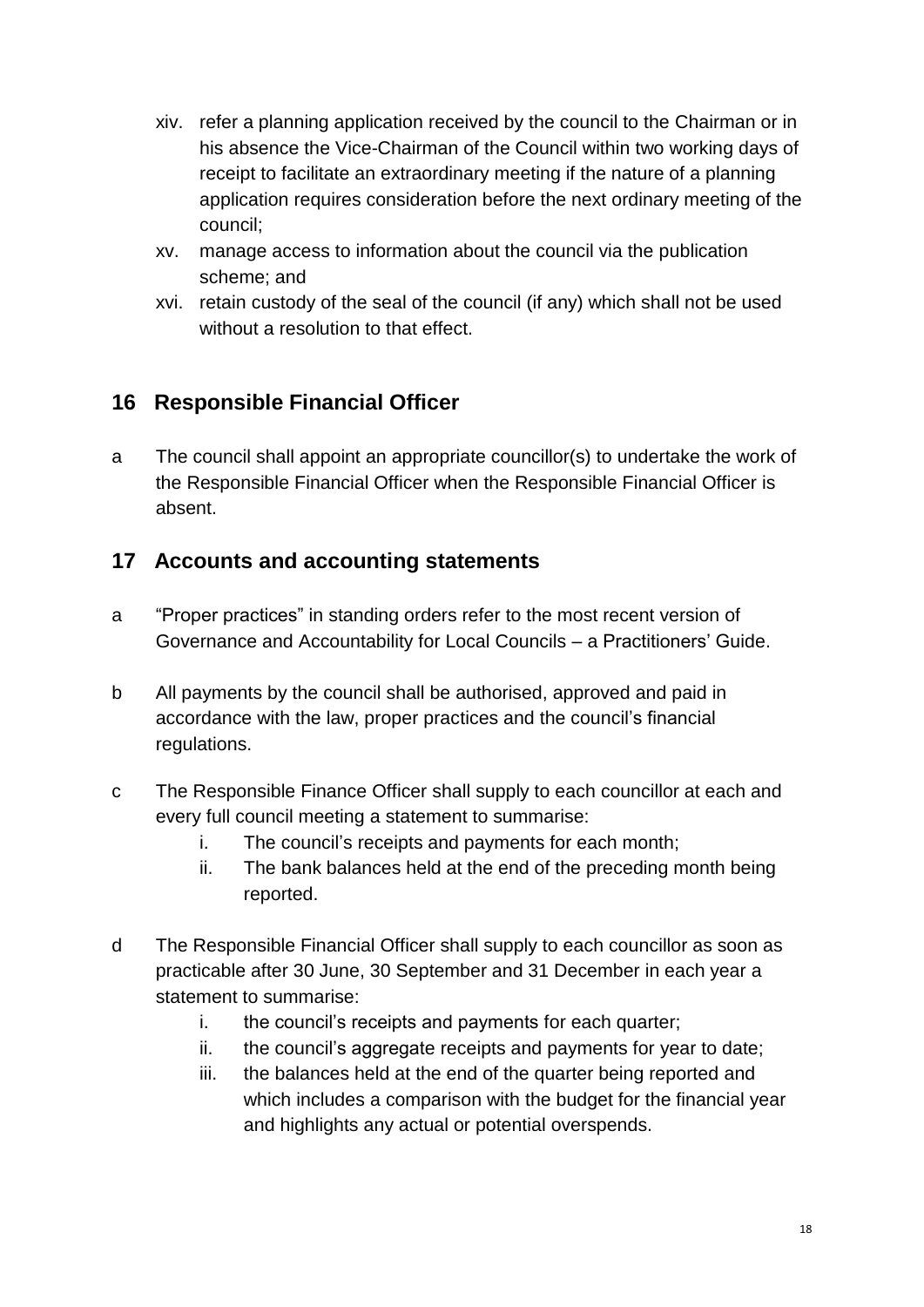- e As soon as possible after the financial year end at 31 March, the Responsible Financial Officer shall provide:
	- i. each councillor with a statement summarising the council's receipts and payments for the last quarter and the year to date for information;
	- ii. to the full council the accounting statements for the year in the form of Section 2 of the annual governance and accountability return, as required by proper practices, for consideration and approval.
- f The year end accounting statements shall be prepared in accordance with proper practices and applying the form of accounts determined by the council (receipts and payments, or income and expenditure) for a year to 31 March. A completed draft annual return shall be presented to each councillor before the end of the following month of May. The annual return of the council, which is subject to external audit, including the annual governance statement, shall be presented to council for consideration and formal approval before 30 June.

# **18 Financial controls and procurement**

- a The council shall consider and approve financial regulations drawn up by the Responsible Financial Officer, which shall include detailed arrangements in respect of the following:
	- i. the keeping of accounting records and systems of internal controls;
	- ii. the assessment and management of financial risks faced by the council;
	- iii. the work of the independent internal auditor in accordance with proper practices and the receipt of regular reports from the internal auditor, which shall be required at least annually;
	- iv. the inspection and copying by councillors and local electors of the council's accounts and/or orders of payments; and
	- v. whether contracts with an estimated value below **£25,000** due to special circumstances are exempt from a tendering process or procurement exercise.
- b Financial regulations shall be reviewed regularly and at least annually for fitness of purpose.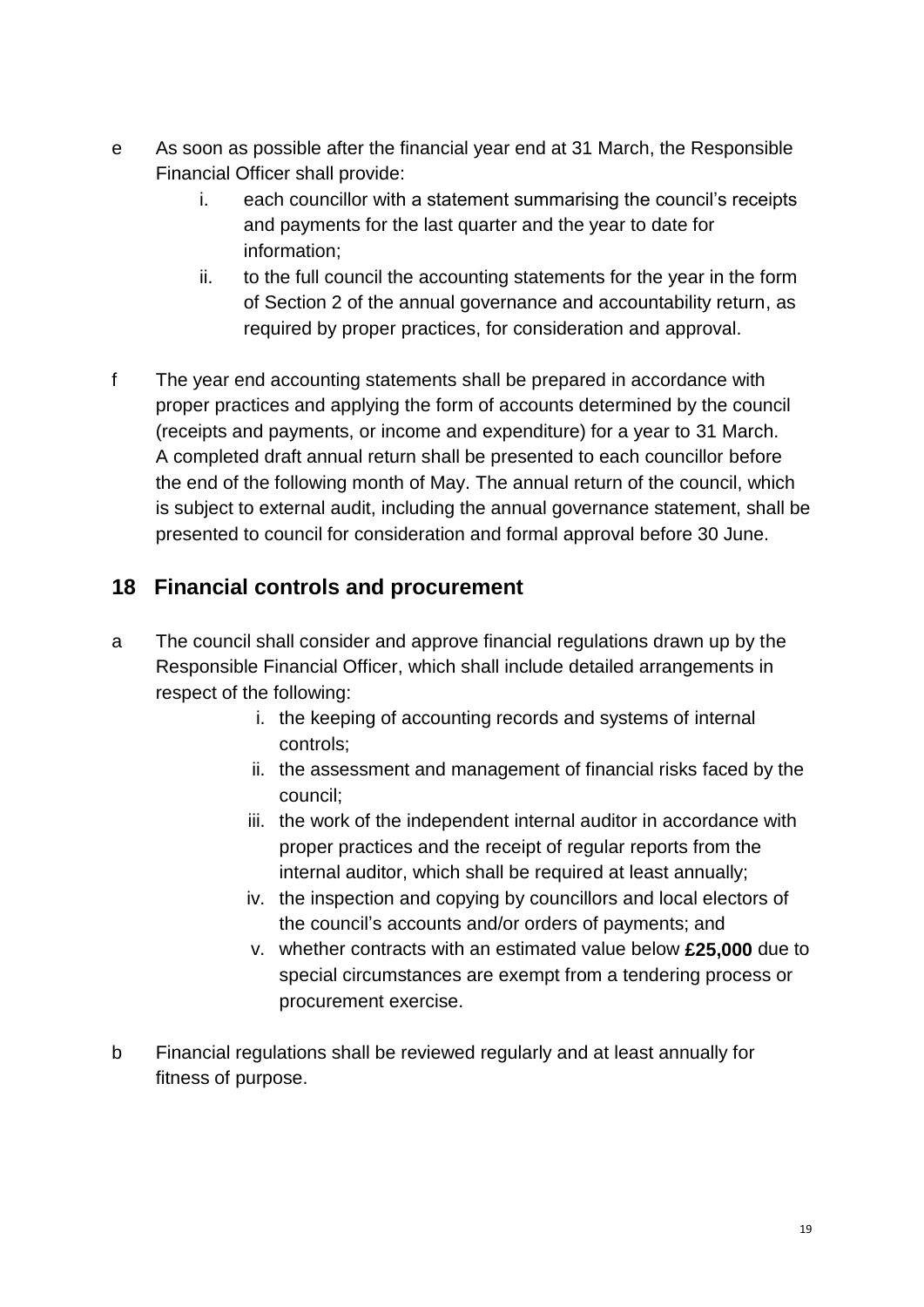- c **A public contract regulated by the Public Contracts Regulations 2015 with an estimated value in excess of £25,000 but less than the relevant thresholds in standing order 18(f) is subject to Regulations 109-114 of the Public Contracts Regulations 2015 which include a requirement on the Council to advertise the contract opportunity on the Contracts Finder website regardless of what other means it uses to advertise the opportunity unless it proposes to use an existing list of approved suppliers (framework agreement).**
- d Subject to additional requirements in the financial regulations of the council, the tender process for contracts for the supply of goods, materials, services or the execution of works shall include, as a minimum, the following steps:
	- i. a specification for the goods, materials, services or the execution of works shall be drawn up;
	- ii. an invitation to tender shall be drawn up to confirm (i) the council's specification (ii) the time, date and address for the submission of tenders (iii) the date of the council's written response to the tender and (iv) the prohibition on prospective contractors contacting councillors or staff to encourage or support their tender outside the prescribed process;
	- iii. the invitation to tender shall be advertised in a local newspaper and in any other manner that is appropriate;
	- iv. tenders are to be submitted in writing in a sealed marked envelope addressed to the Proper Officer;
	- v. tenders shall be opened by the Proper Officer in the presence of at least one councillor after the deadline for submission of tenders has passed;
	- vi. tenders are to be reported to and considered by the appropriate meeting of the council or a committee or sub-committee with delegated responsibility.
	- vii. The tendering process will make reference to the terms as laid out in the Bribery Act 2010.
- e The Council is not bound to accept the lowest value tender.
- f **A public contract regulated by the Public Contracts Regulations 2015 with an estimated value in excess of £181,302 for a public service or supply contract or in excess of £4,551,413 for a public works contract (or other thresholds determined by the European Commission every 2 years and published in the Official Journal of the EU (OJEU)) shall comply with the relevant procurement procedures and other requirements in the Public Contracts Regulations 2015 which include advertising the contract opportunity on the Contracts Finder website and in OJEU.**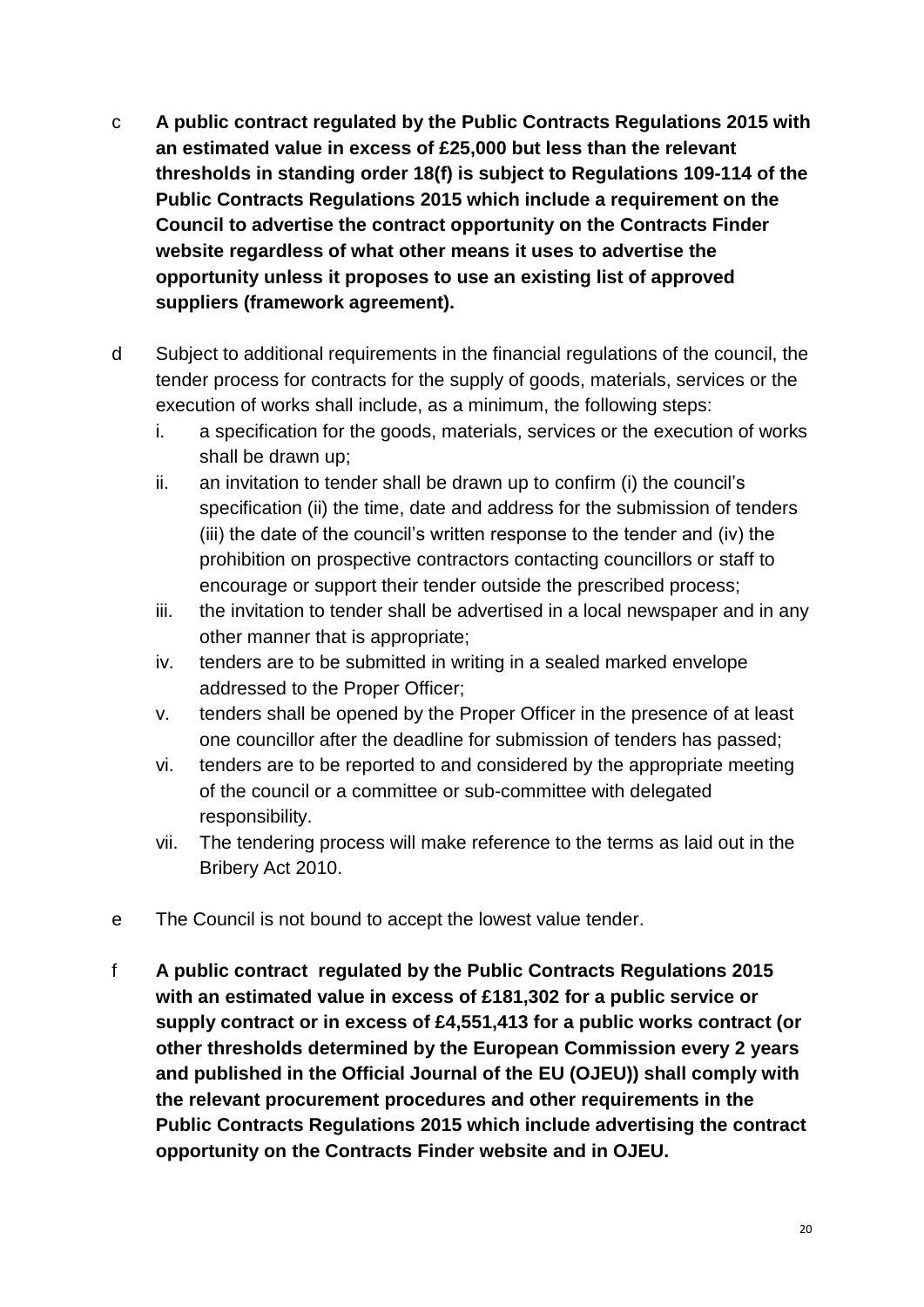g **A public contract in connection with the supply of gas, heat, electricity, drinking water, transport services, or postal services to the public; or the provision of a port or airport; or the exploration for or extraction of gas, oil or solid fuel with an estimated value in excess of £363,424 for a supply, services or design contract; or in excess of £4,551,413 for a works contract; or £820,370 for a social and other specific services contract (or other thresholds determined by the EC every 2 years and published in OJEU) shall comply with the relevant procurement procedures and other requirements in the Utilities Contracts Regulations 2016.**

#### **19 Handling staff matters**

- a A matter personal to a member of staff that is being considered by a meeting of council is subject to standing order 11 above.
- b Subject to the council's policy regarding absences from work, the Clerk to the Council shall notify the chairman or, if he is not available, the vice-chairman (if there is one) of absence occasioned by illness or other reason and that person shall report such absence to council at its next meeting.
- c The chairman of the council or, in his absence, the vice-chairman, shall upon a resolution conduct a review of the performance and annual appraisal of the work of Clerk. The review and appraisal shall be reported in writing and is subject to approval by resolution by council.
- d Subject to the council's policy regarding the handling of grievance matters, the Clerk shall contact the chairman of the council or in his absence, the vicechairman, in respect of an informal or formal grievance matter, and this matter shall be reported back and progressed by resolution of the council.
- e Subject to the council's policy regarding the handling of grievance matters, if an informal or formal grievance matter raised by the Clerk relates to the chairman or vice-chairman, this shall be communicated to another member of the council, which shall be reported back and progressed by resolution of the council.
- f Any persons responsible for all or part of the management of staff shall treat the written records of all meetings relating to their performance, capabilities, grievance or disciplinary matters as confidential and secure.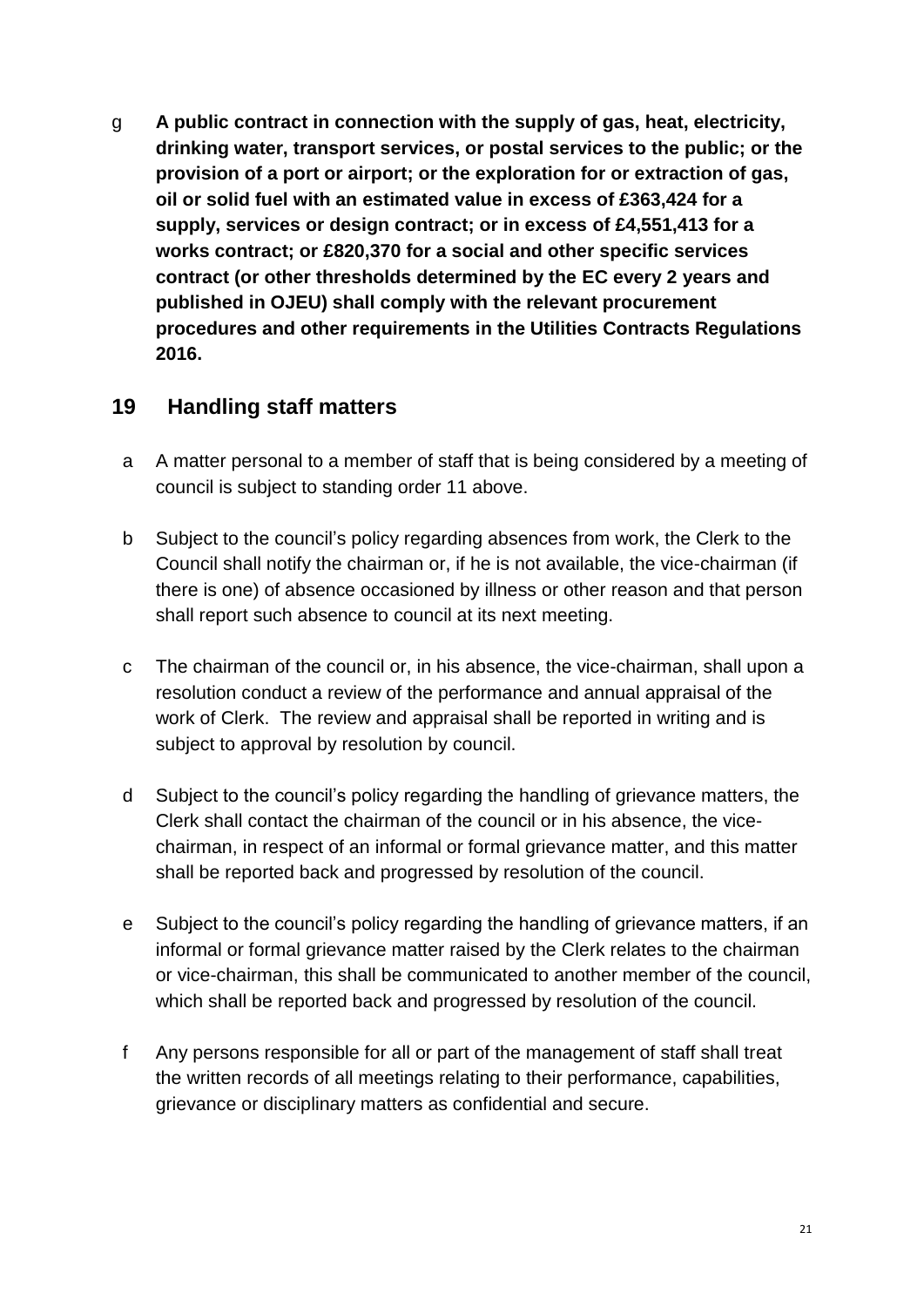- g The council shall keep all written records relating to employees secure. All paper records shall be secured and locked and electronic records shall be password protected and encrypted.
- h Access and means of access by keys and/or computer passwords to records of employment referred to in standing orders 19(f) and (g) above shall be provided only to the Clerk and/or the Chairman of the Council.

### **20 Responsibilities to provide information**

(see also standing order 21)

- a In accordance with freedom of information legislation, the Council shall publish information in accordance with its publication scheme and respond to requests for information held by the Council.
- b The Council shall publish information in accordance with the requirements of the Smaller Authorities (Transparency Requirements) (England) Regulations 2015.

## **21 Responsibilities under data protection legislation**

(see also standing order 11)

- a The Council may appoint a Data Protection Officer;
- **b The Council shall have policies and procedures in place to respond to an individual exercising statutory rights concerning his personal data;**
- **c The Council shall have a written policy in place for responding to and managing a personal data breach;**
- **d The Council shall keep a record of all personal data breaches comprising the facts relating to the personal data breach, its effects and the remedial action taken.**
- **e The Council shall ensure that information communicated in its privacy notice(s) is in an easily accessible and available form and kept up to date.**
- **f The Council shall maintain a written record of its processing activities.**

# **22 Relations with the press/media**

a Requests from the press or other media for an oral or written comment or statement from the Council, its councillors or staff shall be handled in accordance with the Council's policy in respect of dealing with the press and/or other media.